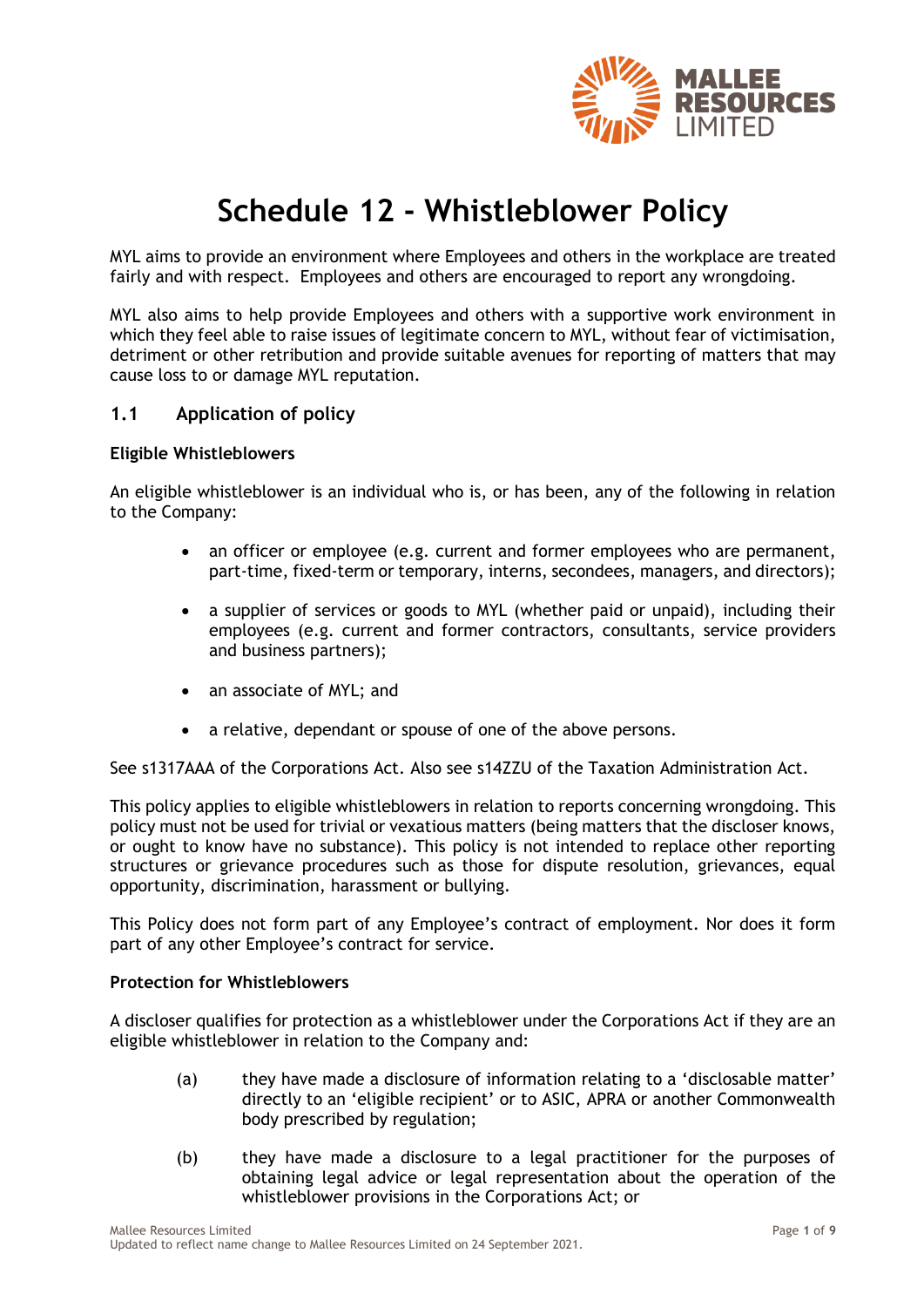

(c) they have made an 'emergency disclosure' or 'public interest disclosure'.

MYL is committed to the highest standards of legal, ethical and moral behaviour. MYL will not tolerate unethical, unlawful or undesirable conduct. This policy documents MYL commitment to maintaining an environment in which Employees are able to report, without fear of retaliatory action, concerns about any serious instances of wrongdoing that they believe may be occurring in MYL.

# **1.2 Disclosable matters**

Reporting of a disclosable matter may qualify for protection under the s1317AA Corporations Act. Disclosable matters include conduct that may not involve a contravention of a particular law.

Disclosable matters involve information that the discloser has reasonable grounds to suspect concerns misconduct, or an improper state of affairs or circumstances, in relation to MYL or its related bodies corporate. The following are examples of various types of wrongdoing that would be considered disclosable matters:

- illegal conduct, such as theft, dealing in, or use of illicit drugs, violence or threatened violence, and criminal damage against property in the workplace or affecting the MYL workplace;
- fraud, money laundering or misappropriation of funds;
- offering or accepting a bribe:
- financial irregularities;
- failure to comply with, or breach of, legal or regulatory requirements; and
- engaging in or threatening to engage in detrimental conduct against a person who has made a disclosure or is believed or suspected to have made, or be planning to make, a disclosure.

A discloser can still qualify for protection even if their disclosure turns out to be incorrect.

Disclosures relating to personal work-related grievances do not qualify for protection under the Corporations Act. Examples of these may include:

- (a) an interpersonal conflict between the discloser and another employee;
- (b) a decision that does not involve a breach of workplace laws;
- (c) a decision about the engagement, transfer or promotion of the discloser;
- (d) a decision about the terms and conditions of engagement of the discloser; or
- (e) a decision to suspend or terminate the engagement of the discloser, or otherwise to discipline the discloser.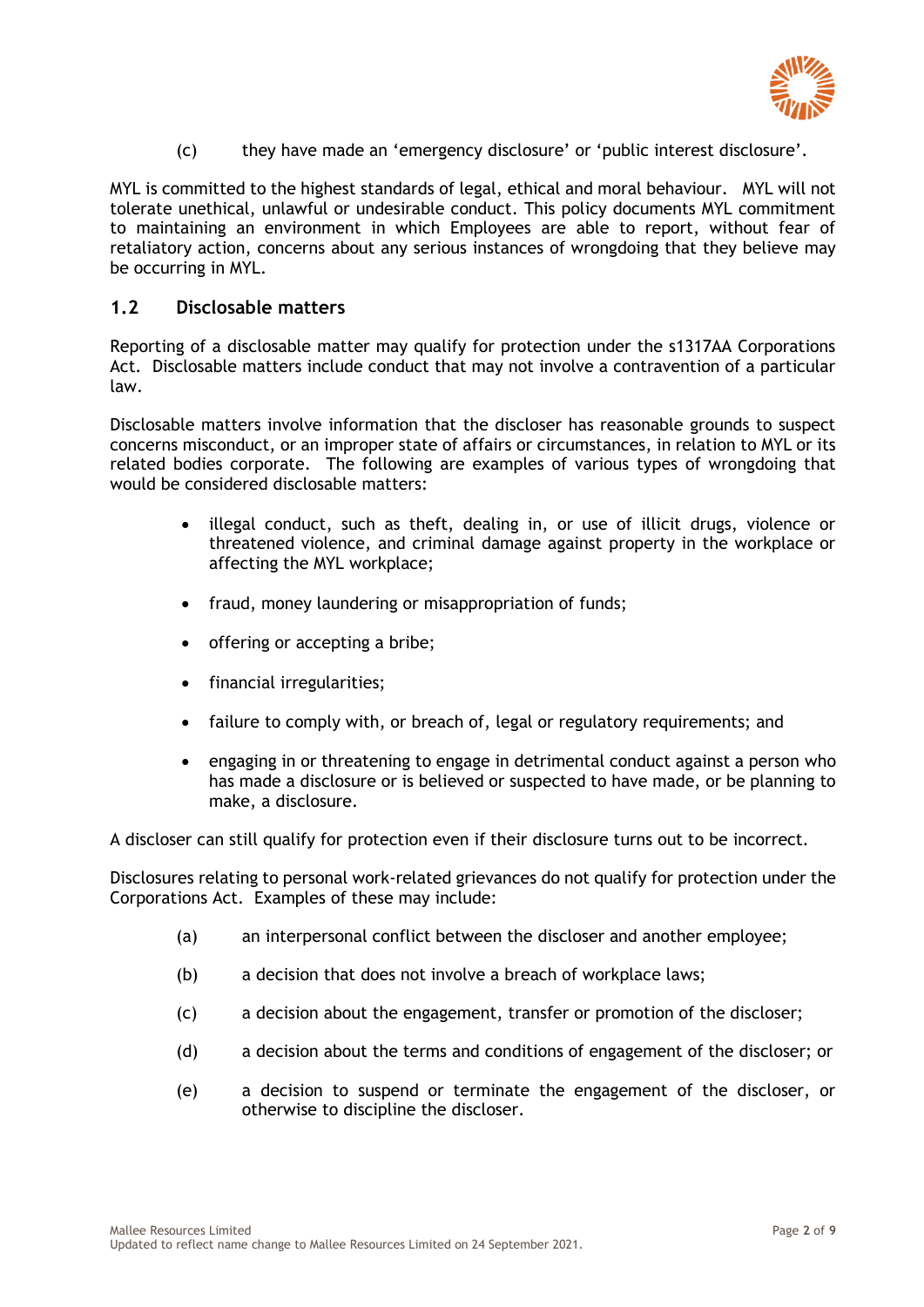

A personal work-related grievance may still qualify for protection if:

- (a) it includes information about misconduct, or information about misconduct includes or is accompanied by a personal work-related grievance (mixed report);
- (b) the Company has breached employment or other laws punishable by imprisonment for a period of 12 months or more, engaged in conduct that represents a danger to the public, or the disclosure relates to information that suggests misconduct beyond the discloser's personal circumstances;
- (c) the discloser suffers from or is threatened with detriment for making a disclosure; or
- (d) the discloser seeks legal advice or legal representation about the operation of the whistleblower protections under the Corporations Act.

## **1.3 Reporting any wrongdoing**

Any Employee who detects or has reasonable grounds for suspecting wrongdoing is encouraged to raise any concerns with an eligible recipient through normal reporting channels. The Company Secretary, the CEO and the external auditor are the nominated eligible recipients for MYL.

Contact email addresses for the MYL eligible recipients are:

- Company Secretary Rowan Caren: r.caren@malleeresources.com.au or +61(0)8 6147 8100
- CEO John Lamb: j.lamb@malleeresources.com.au or +61(0)400 165 078
- Auditor Lorenzo Stella: lorenzo.stella@au.gt.com or 61 (0)8 9480 2000

A discloser should make a disclosure directly to one of MYL's eligible recipients to be able to qualify for protection as a whistleblower under the Corporations Act (or the Taxation Administration Act, where relevant). The role of eligible persons is to receive disclosures that qualify for protection. A discloser can obtain additional information before formally making their disclosure by contacting an eligible recipient or an independent legal adviser.

The Eligible Recipient may appoint an independent investigator to inquire into the allegations. Alternatively, it may be appropriate to continue to be dealt with by the eligible recipient. If proposed expenditure exceeds authorised expenditure limits prior approval in accordance with the expenditure hierarchy will be required. Subject to confidentiality requirements, the eligible recipient will inform the Board immediately a determination has been made as to whether the disclosure qualifies for protection or a formal, in-depth investigation is required.

Where it is shown that a person purporting to be a whistleblower has knowingly made a false report of wrongdoing, then that conduct itself will be considered a serious matter. A false report includes matters the discloser knows, or ought to known, have no substance.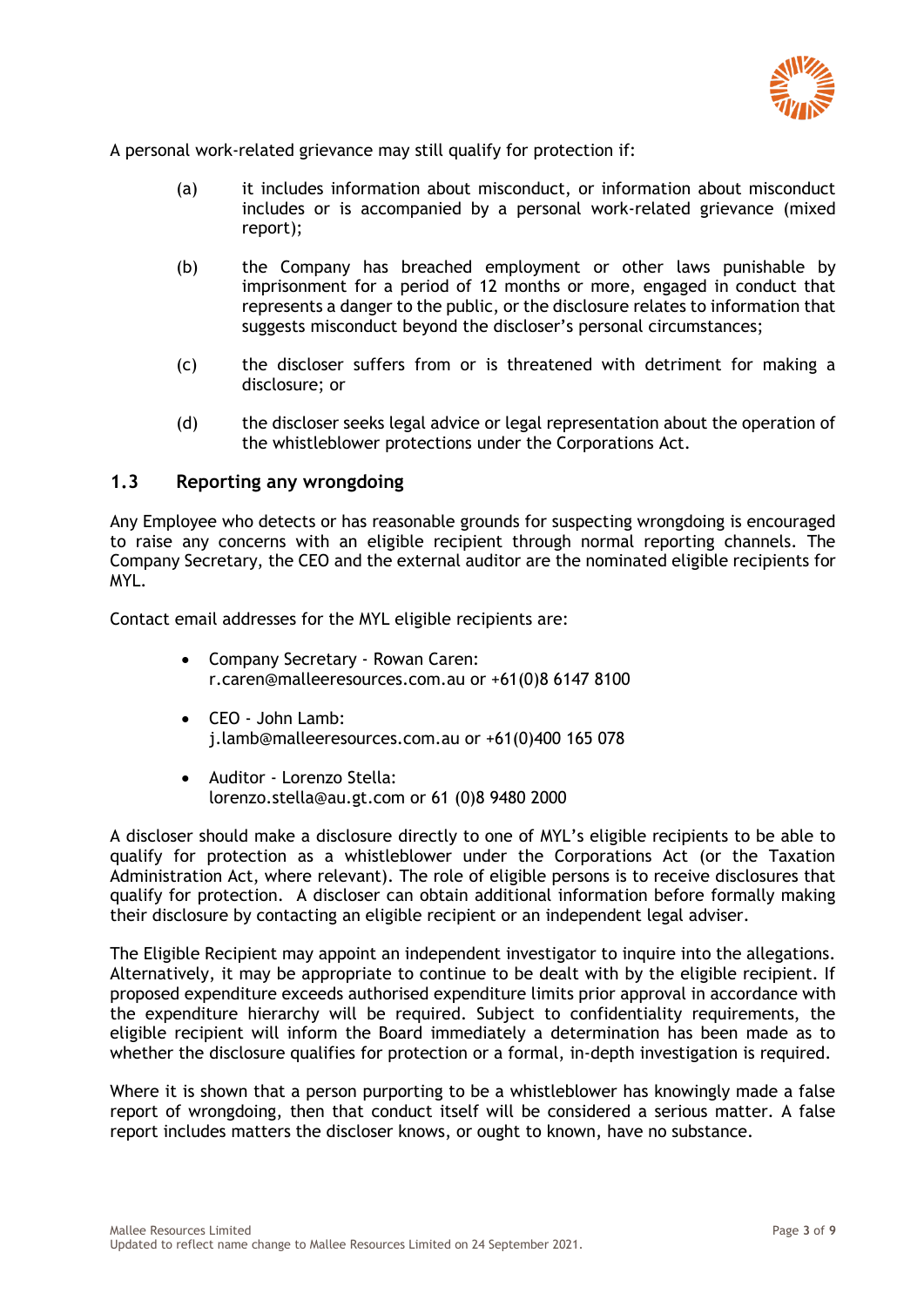

Making a false report may lead to the whistleblower being the subject of disciplinary action which may include reimbursement of any costs incurred by MYL to investigate the claims and/or dismissal.

Disclosures to a legal practitioner for the purposes of obtaining legal advice or legal representation in relation to the operation of the whistleblower provisions in the Corporations Act are protected (even in the event that the legal practitioner concludes that a disclosure does not relate to a 'disclosable matter').

Disclosures of information relating to disclosable matters can be made to ASIC, APRA or another Commonwealth body prescribed by regulation and qualify for protection under the Corporations Act.

## **1.4 Public interest or emergency disclosures**

Disclosures can be made to a journalist or parliamentarian under certain circumstances and qualify for protection. It is important for the discloser to understand the criteria for making a public interest or emergency disclosure. A disclosure must have previously been made to ASIC, APRA or a prescribed body and written notice provided to the body to which the disclosure was made. It should also clarify that, in the case of a public interest disclosure, at least 90 days must have passed since the previous disclosure.

A 'public interest disclosure' is the disclosure of information to a journalist or a parliamentarian, where:

- (a) at least 90 days have passed since the discloser made the disclosure to ASIC, APRA or another Commonwealth body prescribed by regulation;
- (b) the discloser does not have reasonable grounds to believe that action is being, or has been taken, in relation to their disclosure;
- (c) the discloser has reasonable grounds to believe that making a further disclosure of the information is in the public interest; and
- (d) before making the public interest disclosure, the discloser has given written notice to the body (i.e. the body to which the previous disclosure was made) that:
	- (i) includes sufficient information to identify the previous disclosure; and
	- (ii) states that the discloser intends to make a public interest disclosure.

An 'emergency disclosure' is the disclosure of information to a journalist or parliamentarian, where:

- (a) the discloser has previously made a disclosure of the information to ASIC, APRA or another Commonwealth body prescribed by regulation;
- (b) the discloser has reasonable grounds to believe that the information concerns a substantial and imminent danger to the health or safety of one or more persons or to the natural environment;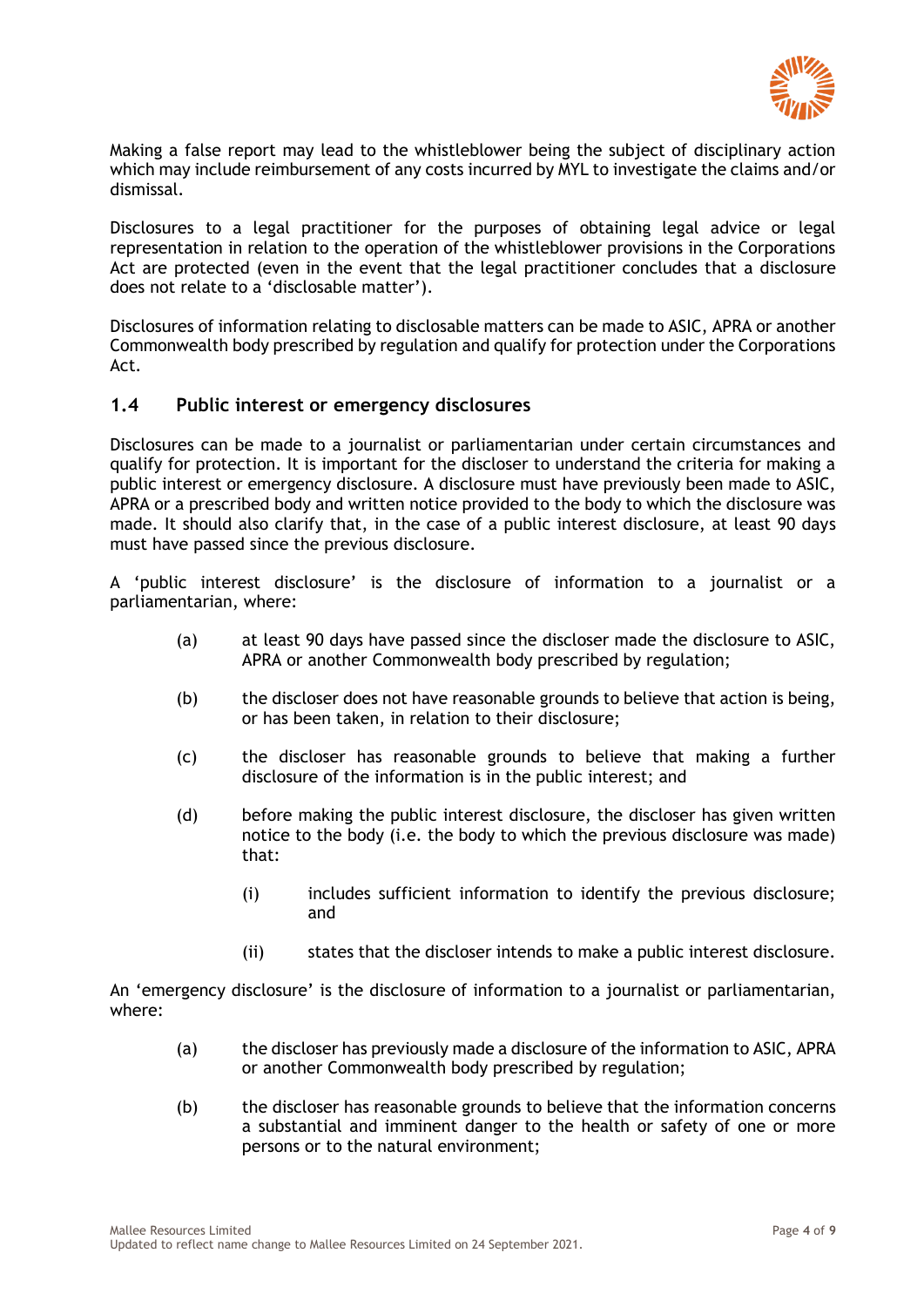

- (c) before making the emergency disclosure, the discloser has given written notice to the body (i.e. the body to which the previous disclosure was made) that:
	- (i) includes sufficient information to identify the previous disclosure; and
	- (ii) states that the discloser intends to make an emergency disclosure; and
- (d) the extent of the information disclosed in the emergency disclosure is no greater than is necessary to inform the journalist or parliamentarian of the substantial and imminent danger.

# **1.5 Confidentiality of whistleblower's identity and whistleblower reports**

If a person makes a report of alleged or suspected wrongdoing under this policy MYL will endeavour to protect that person's identity from disclosure. This may not occur if confidentiality is not a practical option.

Disclosures can be made anonymously and still be protected under the Corporations Act. A discloser can choose to remain anonymous while making a disclosure, over the course of the investigation and after the investigation is finalised.

Communication may be through anonymous email addresses and discloser's may adopt a pseudonym for the purposes of the disclosure.

Generally, MYL will not disclose the person's identity unless:

- the Employee making the report consents to the disclosure;
- the disclosure is required or authorised by law, and/or
- the disclosure is necessary to further the investigation.

Generally, reports made under this policy will be treated confidentially. However, when a report is investigated it may be necessary to reveal its substance to people such as other Company personnel, external persons involved in the investigation process and, in appropriate circumstances, law enforcement agencies. At some point in time appropriate for the investigative process it will be necessary to disclose the fact and the substance of a report to the person who is the subject of the report. While confidentiality is maintained, in some circumstances, the source of the reported issue may be obvious to a person who is the subject of a report.

Unauthorised disclosure of information relating to a report, the identity of an Employee who has made a report of wrongdoing or information from which the identity of the reporting person could be inferred will be regarded seriously and may result in disciplinary action, which may include a range of actions with recourse to legal or financial redress or, in the case of Employees, dismissal.

## **1.6 Protection of whistleblowers**

MYL is committed to protecting and respecting the rights of a person who reports wrongdoing in good faith. The protections apply not only to internal disclosures, but to disclosures to legal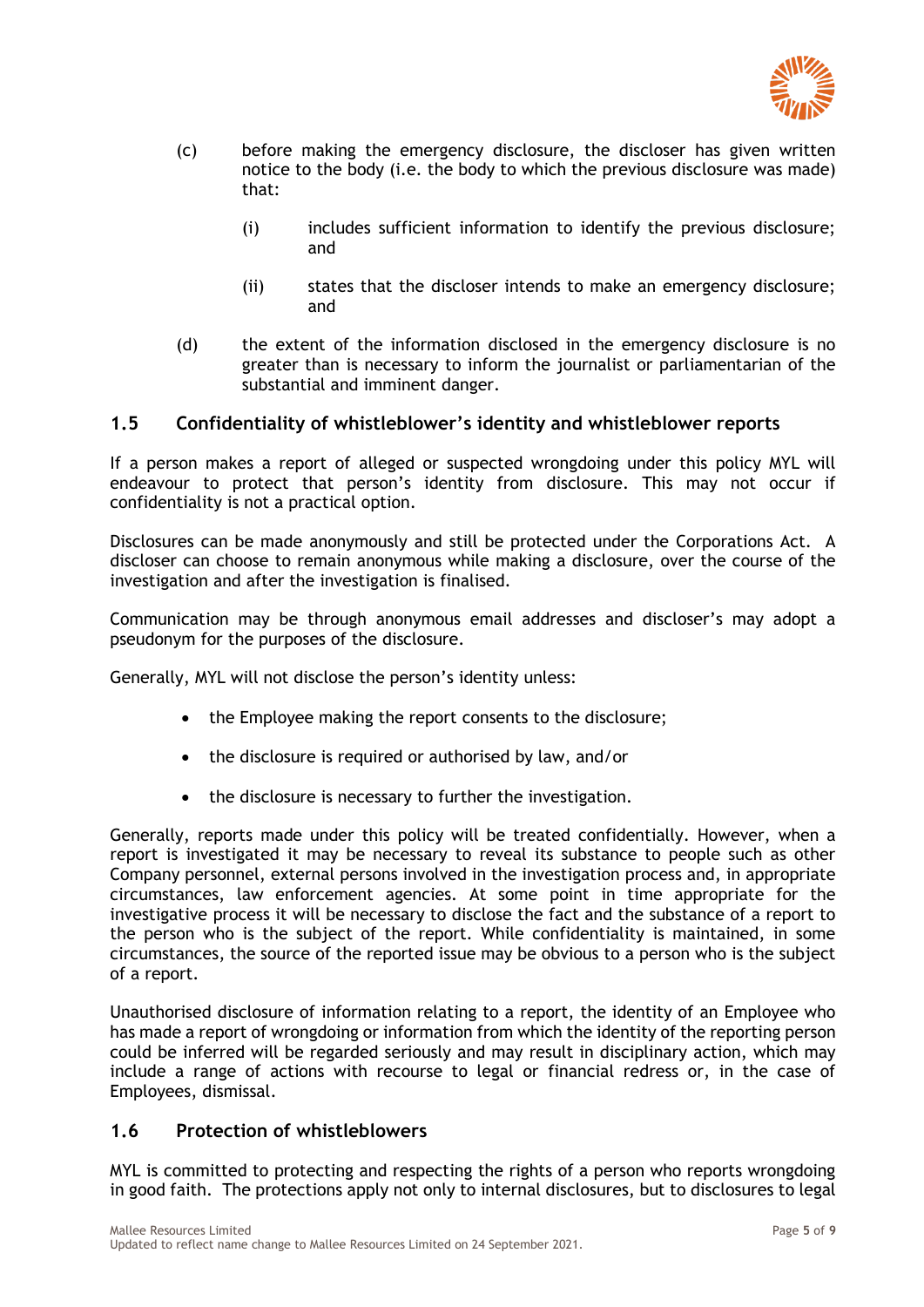

practitioners, regulatory and other external bodies, and public interest and emergency disclosures that are made in accordance with the Corporations Act.

#### **Identity protection**

MYL has various legal obligations to protect the confidentiality of a discloser's identity. it is illegal for a person to identify a discloser or disclose information that is likely to lead to the identification of the discloser. There are a number of exceptions to this rule, including if a person discloses the identity of the discloser:

- (a) to ASIC, APRA, or a member of the Australian Federal Police (within the meaning of the Australian Federal Police Act 1979);
- (b) to a legal practitioner (for the purposes of obtaining legal advice or legal representation about the whistleblower provisions in the Corporations Act);
- (c) to a person or body prescribed by regulations; or
- (d) with the consent of the discloser.

A person can disclose the information contained in a disclosure with or without the discloser's consent if:

- (a) the information does not include the discloser's identity;
- (b) the Company has taken all reasonable steps to reduce the risk that the discloser will be identified from the information; and
- (c) it is reasonably necessary for investigating the issues raised in the disclosure.

#### **Protection from detrimental acts or omissions**

A person cannot engage in conduct that causes detriment to a discloser (or another person), in relation to a disclosure, if:

- (a) the person believes or suspects that the discloser (or another person) made, may have made, proposes to make or could make a disclosure that qualifies for protection; and
- (b) the belief or suspicion is the reason, or part of the reason, for the conduct.

A person cannot make a threat to cause detriment to a discloser (or another person) in relation to a disclosure. A threat may be express or implied, or conditional or unconditional.

MYL will not tolerate any detrimental conduct (being retaliatory action or threats of retaliatory action against any person who has made or who is believed to have made a report of wrongdoing, or against that person's colleagues, Company (if a contractor)). For example, the person must not be disadvantaged or victimised by having made the report by:

- dismissal;
- demotion;
- any form of harassment;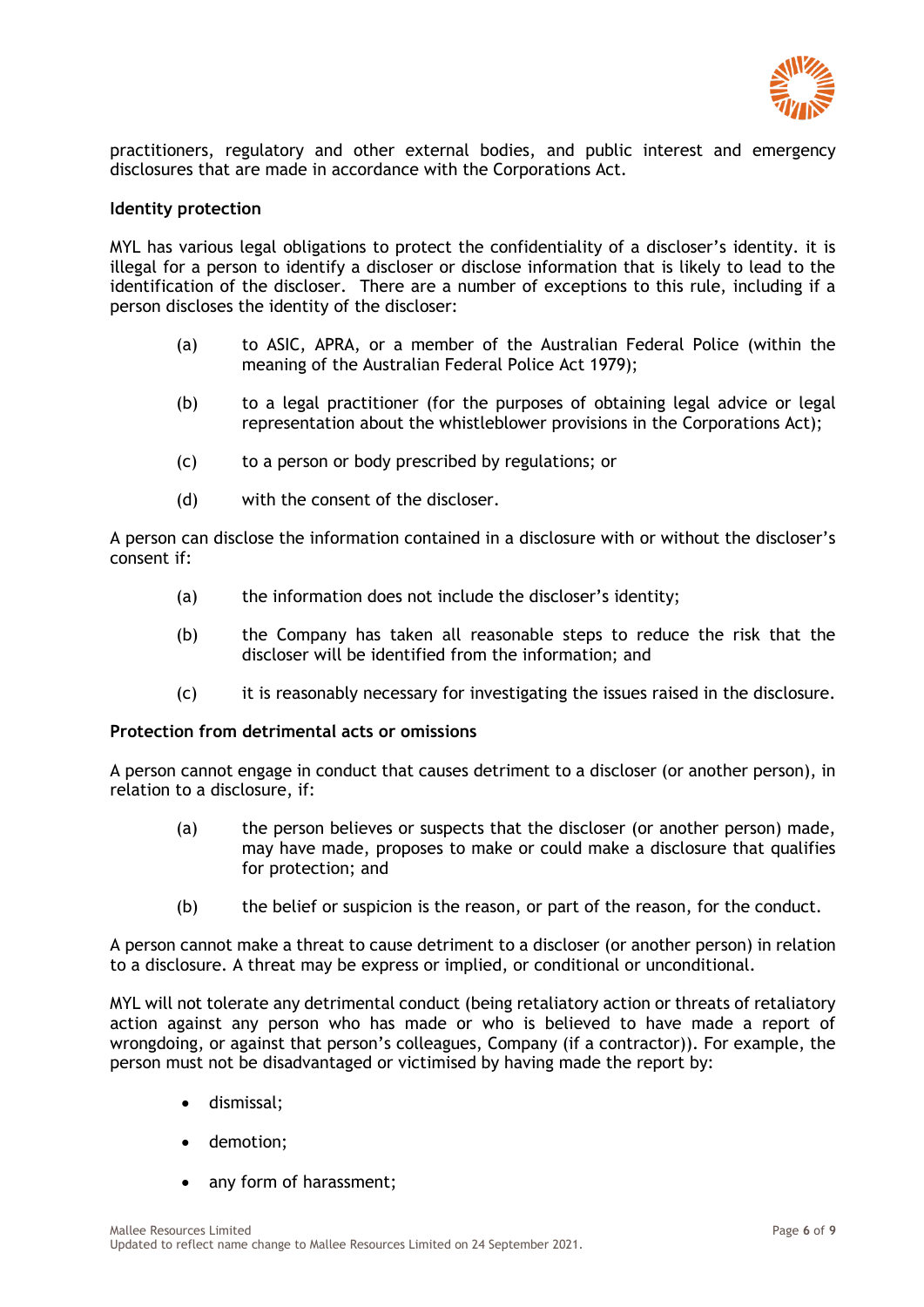

- discrimination; or
- current or future bias.

Any such retaliatory action or victimisation in reprisal for a report being made under this policy will be treated as serious misconduct and will result in disciplinary action, which may include dismissal.

The following are examples of actions that are not detrimental conduct:

- administrative action that is reasonable for the purpose of protecting a discloser from detriment; and
- managing a discloser's unsatisfactory work performance, if the action is in line with MYL's performance management framework however, the making of the report must not be a factor in the subsequent decision made to dismiss or demote a person.

#### **Compensation**

A discloser (or any other employee or person) can seek compensation and other remedies through the courts if:

- (a) they suffer loss, damage or injury because of a disclosure; and
- (b) the Company failed to take reasonable precautions and exercise due diligence to prevent the detrimental conduct.

#### **Civil, criminal and administrative liability protection**

A discloser is protected from any of the following in relation to their disclosure:

- (a) civil liability (e.g. any legal action against the discloser for breach of an employment contract, duty of confidentiality or another contractual obligation);
- (b) criminal liability (e.g. attempted prosecution of the discloser for unlawfully releasing information, or other use of the disclosure against the discloser in a prosecution (other than for making a false disclosure)); and
- (c) administrative liability (e.g. disciplinary action for making the disclosure).

The act of Whistleblowing does not, of itself, protect the person from any reasonable consequences flowing from any involvement in Wrongdoing. A person's liability for his or her own conduct is not affected by the person's disclosure of that conduct. However, the reporting of the Wrongdoing, cooperation with any investigation, or an admission by the person may be a mitigating factor when considering disciplinary or other action to be taken against them.

## **1.7 Support and practical protection for disclosers**

MYL will support disclosers and protect disclosers from detriment.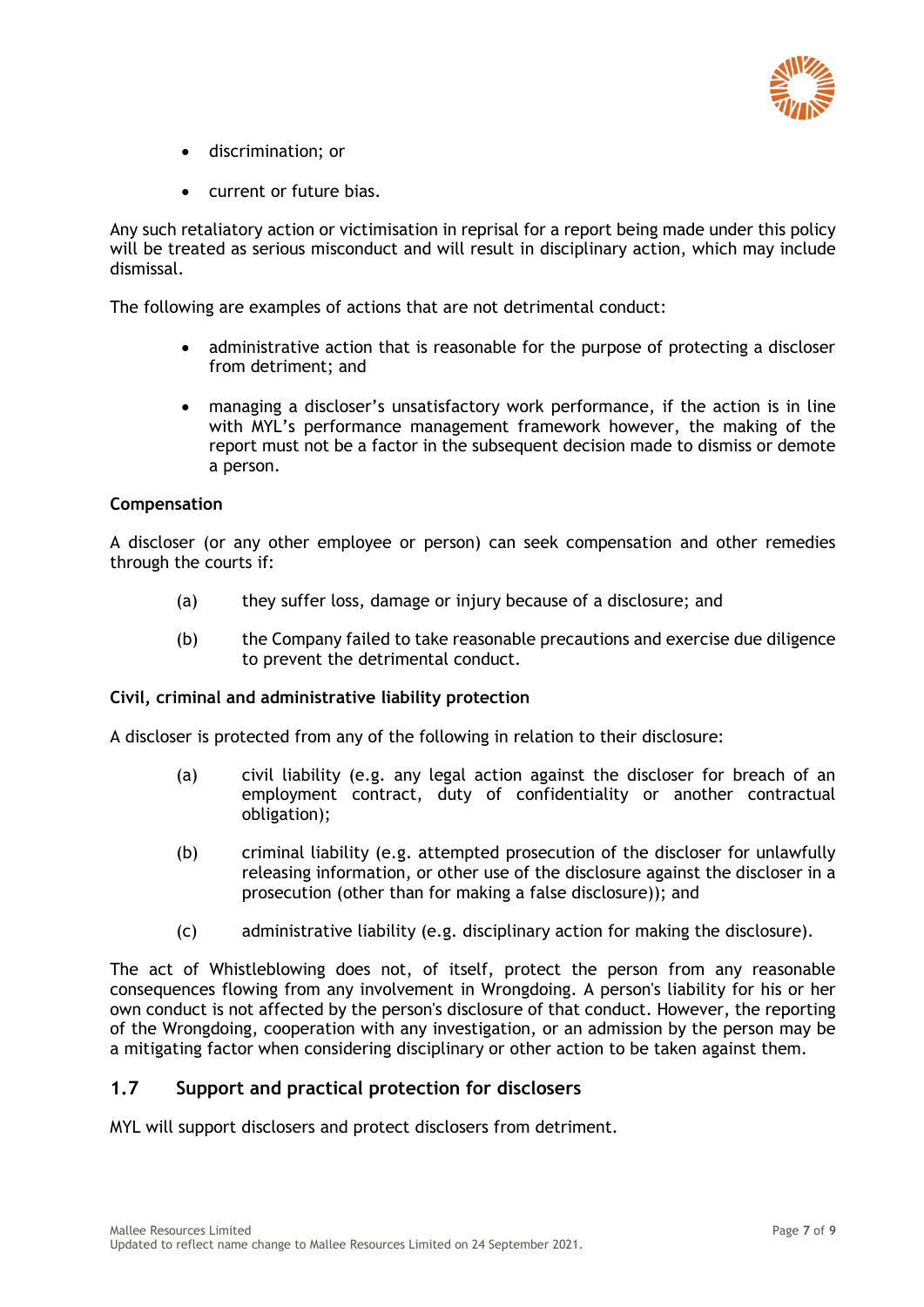

# **Confidentiality protection**

The following measures for protecting the confidentiality of a discloser's identity (where applicable) to reduce the risk that the discloser will be identified from the information contained in a disclosure.

- all personal information or reference to the discloser witnessing an event will be redacted;
- disclosures will be handled and investigated by qualified staff.

Secure record-keeping and information-sharing processes will be followed, including:

- all paper and electronic documents and other materials relating to disclosures will be stored securely;
- only a restricted number of people who are directly involved in handling and investigating a disclosure will be made aware of a discloser's identity (subject to the discloser's consent) or information that is likely to lead to the identification of the discloser.

## **Protection from detrimental acts or omissions**

The following measures and mechanisms for protecting disclosers from detrimental acts or omissions (where applicable):

- processes for assessing the risk of detriment against a discloser, which will commence as soon as possible after receiving a disclosure;
- support services (including counselling or other professional or legal services);
- processes for ensuring that management are aware of their responsibilities to maintain the confidentiality of a disclosure, address the risks of isolation or harassment, manage conflicts, and ensure fairness when managing the performance of, or taking other management action relating to, a discloser.

# **1.8 Investigation**

All reports of alleged or suspected wrongdoing made under this policy will be properly assessed, and if appropriate, independently investigated with the objective of locating evidence that either substantiates or refutes the claims made by the whistleblower.

The key steps the Company will take after it receives a disclosure. Within five (5) business days from receipt of the disclosure, the Company will need to determine whether:

- (a) it qualifies for protection; and
- (b) a formal, in-depth investigation is required.

There are limitations in the MYL's investigation process. The Company may not be able to undertake an investigation if it is not able to contact the discloser (e.g. if a disclosure is made anonymously and the discloser has refused to provide, or has not provided, a means of contacting them).